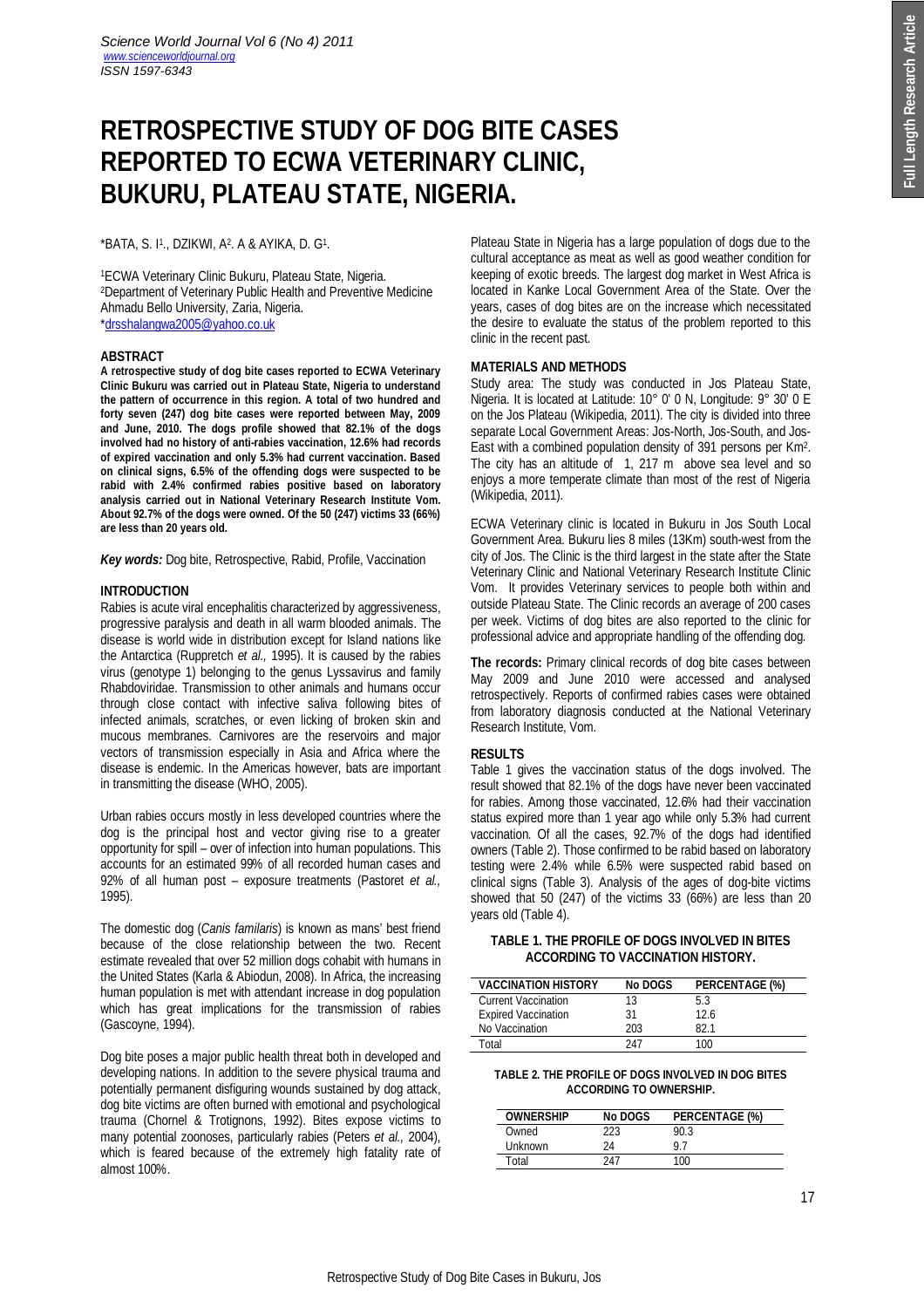#### **TABLE 3. RABIES STATUS OF THE DOGS INVOLVED IN DOG BITES REPORTED TO ECWA VETERINARY CLINIC BETWEEN MAY 2009 AND JUNE 2010.**

| <b>RABIES STATUS</b> | NUMBER OF<br><b>DOGS</b> | <b>PERCENTAGE (%)</b> |
|----------------------|--------------------------|-----------------------|
| Suspected            | 16                       | 65                    |
| Confirmed            |                          | 24                    |
| Total                | 22                       | ጸ ዓ                   |

#### **TABLE 4. AGE DISTRIBUTION OF DOG-BITE VICTIMS REPORTED TO ECWA VET CLINIC BUKURU BETWEEN MAY 2009 AND JUNE 2010**

| AGF          | NUMBER OF<br><b>VICTIMS</b> | <b>PERCENTAGE (%)</b> |
|--------------|-----------------------------|-----------------------|
| $1-20$       | 33                          | 66                    |
| >20          | 17                          | 34                    |
| <b>Total</b> | 50                          | 100                   |

## **DISCUSSION**

A report of 247 cases of dog bite in one Veterinary Clinic in a year calls for concern. This figure is alarming compared to 900 cases reported in 2 hospitals in 10 years in Sokoto (Ahmed *et al.,* 2000) but far lower than what Aghahowa & Ogbevoen (2010) reported in Benin. Perhaps, this should not come as surprise because the largest commercial dog market in West Africa is located in Kanke Local Government of Plateau State (the present area where this study was conducted). Results from this study revealed very low vaccination status of the dogs, similar to the observation of Abubakar & Bakari (2012). Even those that had previously vaccinated their dogs for rabies no longer pay attention to revaccination, a situation that will make achieving control of the disease impossible. The high percentage of the unvaccinated dogs (82.17%) involved in dog bite in one year observed in this study indicates that rabies may remain a significant threat to the population considering the low level of vaccination and high endemicity of the disease in the area. Recent report is beginning to give hope that people are becoming aware of the need to vaccinate their pets (Business day online, 2011).

Majority (92.7%) of the dogs involved in a bite could be traced to a particular owner by the bite victims. This agrees with findings of other authors (Overall & Love, 2001; Mendez *et al.,* 2002) suggesting that more bites were reported by owned dogs which are not confined or restricted by their owners. Abubakar & Bakari (2012) observed that majority (51.9%) of the dog bites they studied were committed by stray dogs as most people do not restrain their dogs, allowing them to wander aimlessly posing danger to their neighbours and strangers. This makes it evident that poor dog ownership practices prevail since most of the offending dogs are owned but were free roaming. Cases of dogs biting their owners were not recorded in the present study, contrary to report of Abubakar & Bakari (2012) who observed 14.8% cases of victims bitten by their own dogs.

This study showed that 2.4% were confirmed and 6.5% suspected rabid dogs involved in bites, suggesting that rabies is endemic in the dog population of Jos.

In this study most of the victims of dog bites are children less than 20 years of age, most of them (66%) bitten by their neighbor's dogs. Report by Karia & Abiodun (2008) that identified children of age 18 years as the most frequent victims of dog bites was similar to ours but differ from that of Abubakar & Bakari (2012) who observed such threat (55%) in much younger children less than 10 years. Several other reports have found children of different age

group to be more vulnerable to dog bite than adults. Reasons given for this include the following: children are more likely to have dogs provoked and are also less likely to defend themselves against attack thereby sustaining multiple injuries.

It is concluded that there is low level of vaccination for rabies among the dog population in Jos and children are the most common victims of dog bite. The results further suggest that rabies is endemic in Jos, prompting the need for a massive rabies vaccination campaign in the area. Good dog ownership including confinement of dogs should be enforced on dog owners by relevant authority to minimize dog bite incidences.

#### **REFERENCES**

Abubakar, S. A. & Bakari, A. G. (2012). Incidence of dog bite injuries and clinical rabies in a tertiary health care institution: A 10 year retrospective study. *Annals of African Medicine. 11*(2):108- 111

Ahmed, H.; Chafe, U. M.; Magaji, A. A.; Abdul-Qadir, A. (2000). Rabies and dog bite in children: A decade of experience in Sokoto Nigeria. *Sokoto Journal of Veterinary Science 1:*2-10.

Aghahowa, S. E.; Ogbevoen, R. N. (2010). Incidence of dog bite and anti-rabies vaccine utilization in the University of Benin Teaching Hospital, Benin city, Nigeria: 12-year assessment. *Vaccine 28*:4847-50.

Business day Online, 19th August, 2011. High rates of dog bites unsettles Plateau

Chomel B. B, Trotignon J. (1992). Epidemiologic surveys of dog cat bites in the Lyon area, France. *European Journal of Epidemiology* (8) 619-624.

Gascoynes, S. (1994). Rabies in the Serengeti region of Tanzania. Available on: http://www.dfid\_ahp.org.uk/index.php?section=4&subsection=38.A ccessed on 27/08/2007,21:39

Karla, G. & Abiodun, A. (2008). An investigation into the prevalence of dog bites to primary school children in Trinidad. BMC Public Health. 5th March 8: 85.

Mendez, G. R. Gomez, T. M.; Somoza, A. I.; Liras, M. J.; Pais, P. E.; Vela, N. D. (2002). Dog bite related injuries treated in a pediatric surgery department: analysis of 654 cases in 10 years. *An Esp Pediatr.*56:425–429.

Overall, K. L, Love, M. (2001). Dog bites to humans- demography, epidemiology, injury and risk. *JAVMA 218*: 1923-1934.

Pastoret, P. P. B. & Brochier, B. (1995). The rabies situation in Europe. *The Veterinary Annual 35:*1-17

Peters, V.; Sottiaux, M.; Appelboom, J.; Kahn, A. (2004). Posttraumatic stress disorder after dog bites in children. *Journal of. Pediatric 144*:121-122

Rupprecht, C. E.; Smith, J. S.; Fekadu, M. S. & Childs, J. E. (1995). The ascension of wildlife rabies. A cause of public health concern or intervention? *Emerging infectious disease 1*(4). Available at:

http://www.cdc.gov/ncidod/eid/vol1no4/rupprech.htm#top Accessed on August 7, 2009.

.